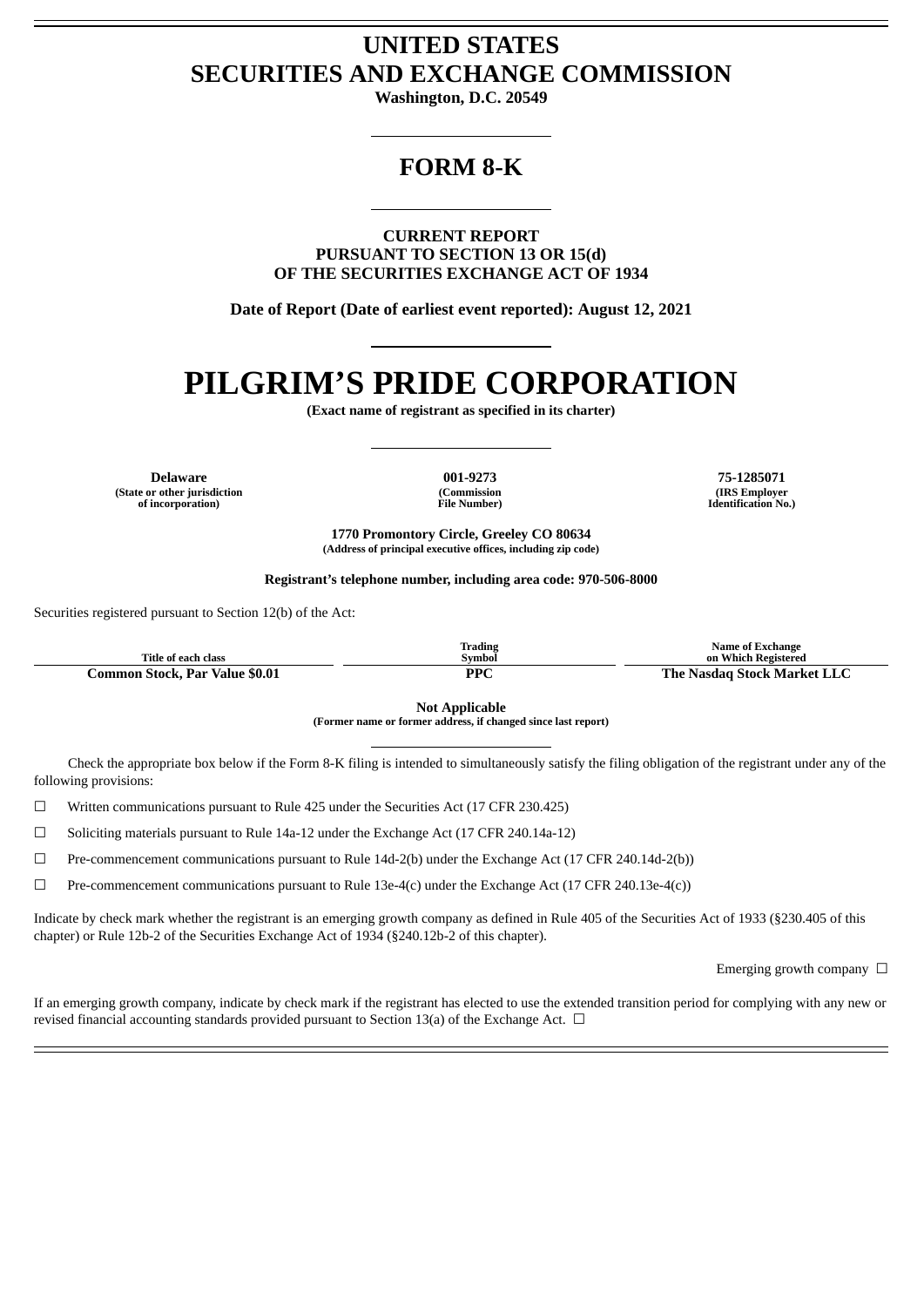#### **Item 8.01 Other Events.**

On August 12, 2021, the board of directors (the "Board") of Pilgrim's Pride Corporation (the "Company") received an unsolicited proposal (the "Proposal") from its majority stockholder JBS S.A. ("JBS") to acquire all of the outstanding shares of common stock of the Company not already owned by JBS or its subsidiaries for a purchase price of \$26.50 per share, subject to certain conditions. A copy of the Proposal is attached hereto as Exhibit 99.1 and incorporated herein by reference. The Board will be forming a special committee of the Board to review and evaluate the Proposal. There is no assurance that the Proposal will result in the consummation of the transaction contemplated by the Proposal or any other transaction.

#### **Item 9.01 Financial Statements and Exhibits.**

**(d) Exhibits.**

#### **Exhibit Number**

99.1 [Proposal](#page-3-0) Letter, dated as of August 12, 2021.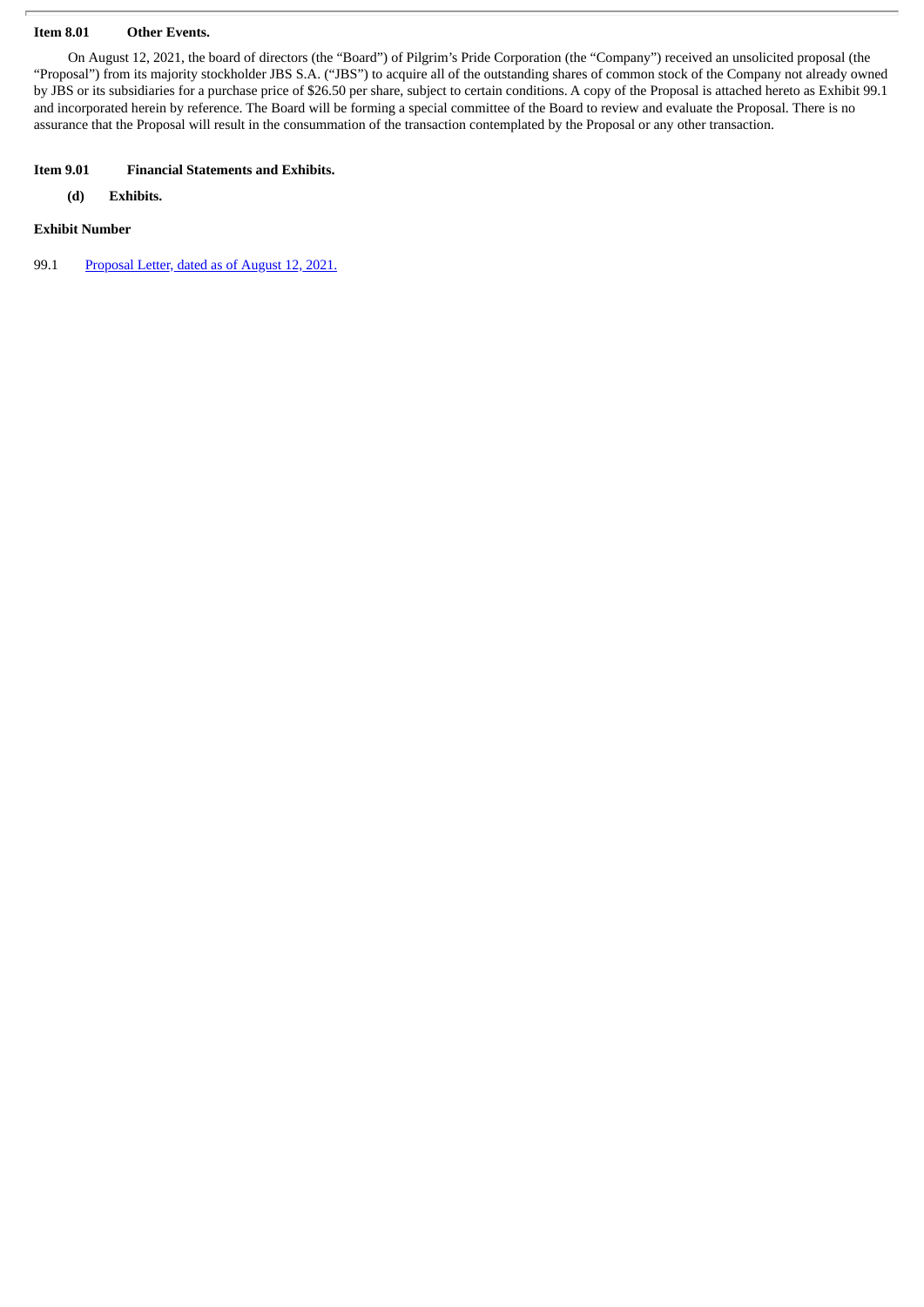**SIGNATURE**

Pursuant to the requirements of the Securities Exchange Act of 1934, the registrant has duly caused this report to be signed on its behalf by the undersigned thereunto duly authorized.

Date: August 13, 2021 By:

### **PILGRIM'S PRIDE CORPORATION**

/s/ Matthew Galvanoni

Name: Matthew Galvanoni

Title: Senior Vice President and Chief Financial Officer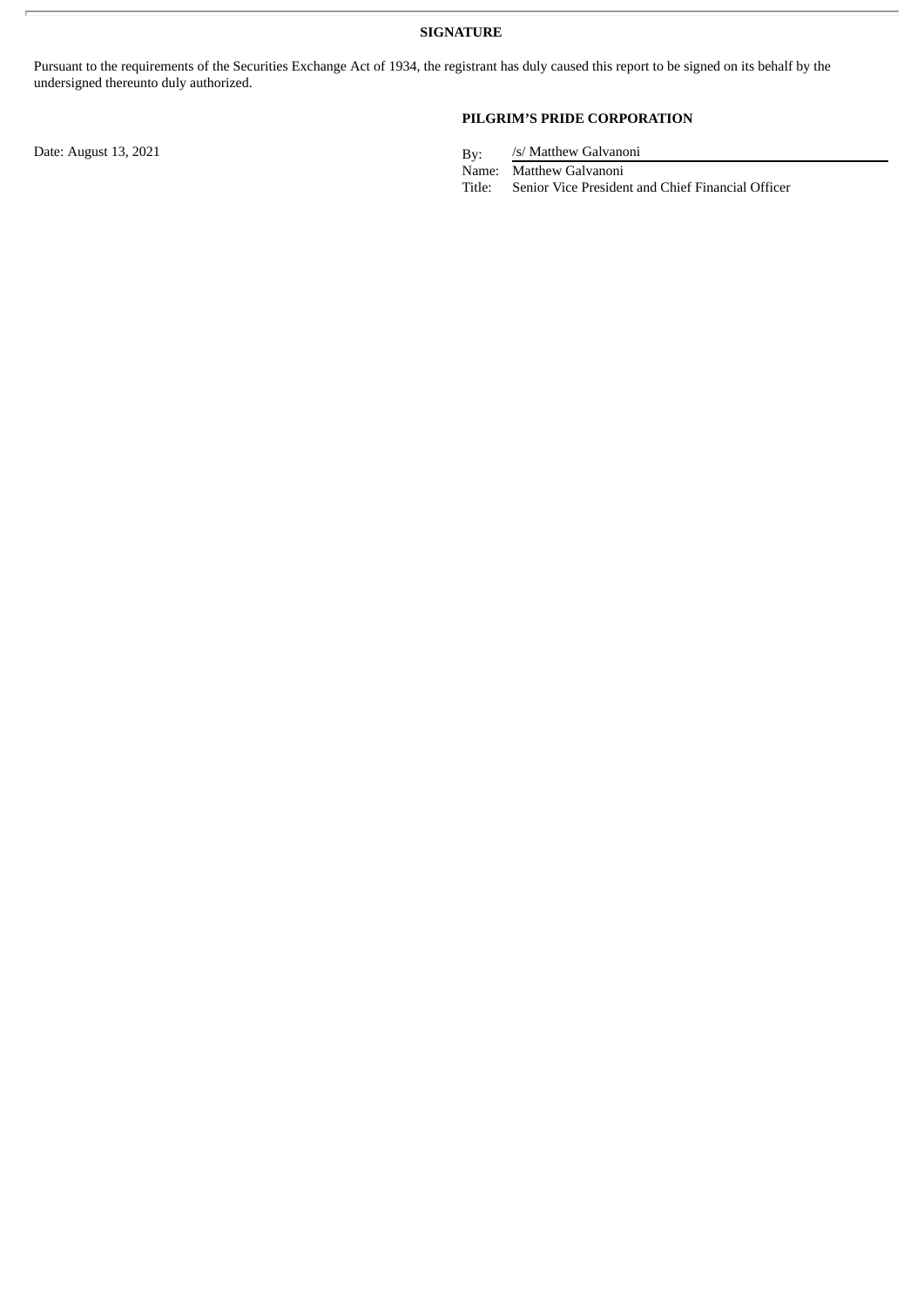

<span id="page-3-0"></span>August 12, 2021

#### **VIA EMAIL:**

Board of Directors Pilgrim's Pride Corporation 1770 Promontory Circle Greeley, CO 80634

#### Dear Members of the Board of Directors:

JBS S.A. ("JBS") is pleased to submit this proposal to acquire all of the outstanding shares of common stock of Pilgrim's Pride Corporation (the "Company" or "PPC") that are not owned by JBS or its subsidiaries for a purchase price of \$26.50 per share in cash (the "Proposal"). The Board of Directors of JBS has unanimously authorized the submission of this Proposal. Our Proposal offers immediate liquidity to the Company's public stockholders at an extremely attractive value.

Our Proposal, which exceeds PPC's 52-week high trading price, represents a 17% premium to today's closing price of PPC's shares of common stock, a 26% premium to the closing price one week ago, and a 22% premium to today's trailing 30-calendar day closing average.

We wish to emphasize that, in our capacity as a stockholder of the Company, we are only interested in acquiring the shares of the Company that we do not currently own, and accordingly we have no interest in a disposition or sale of our holdings in the Company and we have no interest in participating in an alternative change of control transaction involving the Company. In our capacity as a stockholder of the Company, we would not vote in favor of any alternative sale, merger or similar transaction involving the Company.

It is our expectation that a fully empowered special committee of independent and disinterested directors appointed by the Company's Board of Directors will consider our Proposal and make a recommendation to the Company's Board of Directors. We will not move forward with the Proposal unless it is approved by such a special committee, advised by independent legal and financial advisors. In addition, our Proposal will be subject to a nonwaivable condition requiring the approval of a majority of the aggregate voting power represented by the shares of PPC common stock that are not owned by JBS or its affiliates.